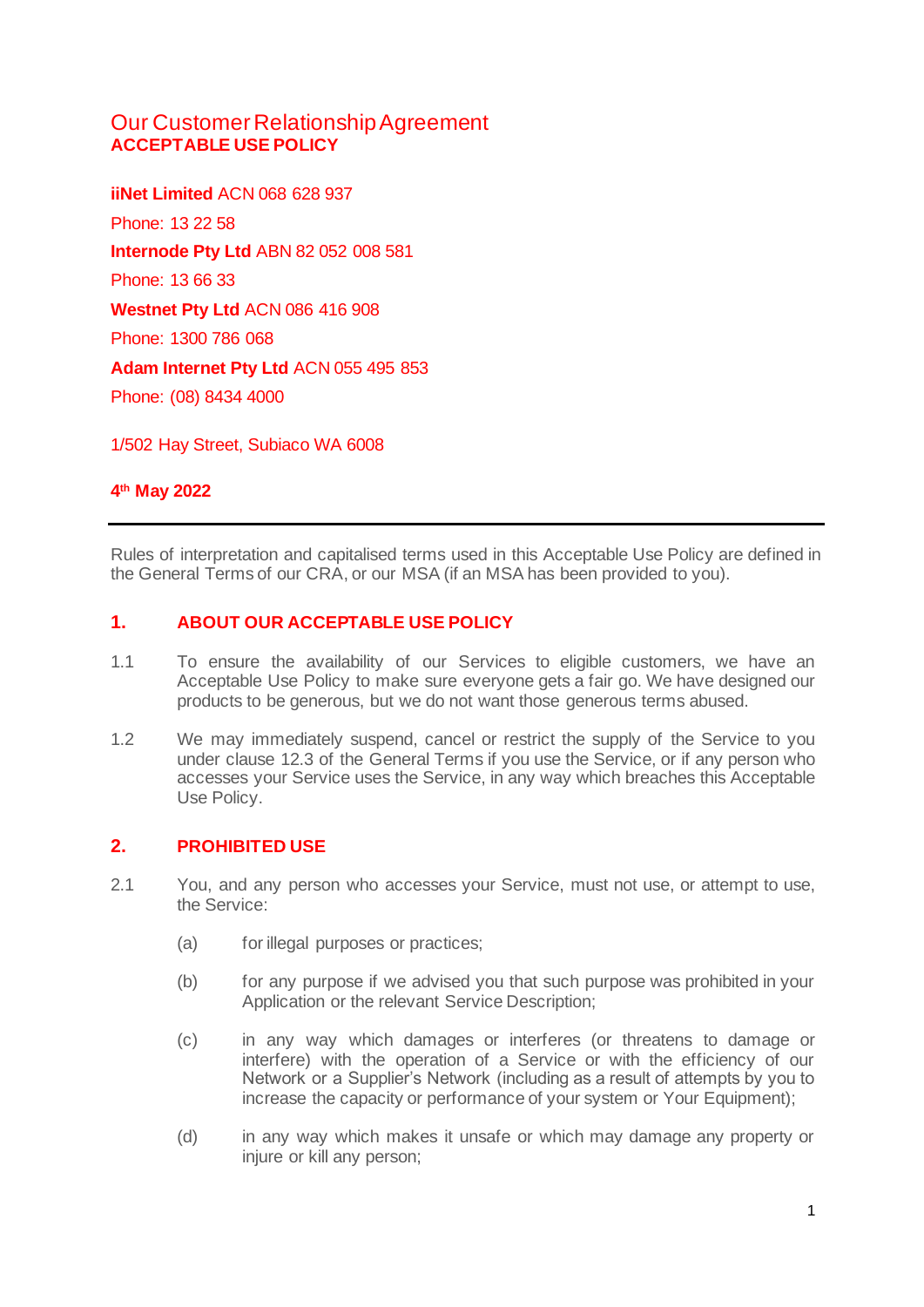### **IINET GROUP CRA – ACCEPTABLE USE POLICY**

- (e) to transmit, publish or communicate any material or engage in any conduct which is defamatory, abusive, menacing or harassing;
- (f) to engage in abusive behaviour toward our staff;
- (g) to make inappropriate contact with children or minors;
- (h) to access, store, reproduce, distribute, publish or commercially exploit any information or material of any kind that infringes any copyright, patent, trade mark, design or other intellectual property right;
- (i) to send, relay or distribute any electronic data, the contents or properties of which have been manipulated for the purpose of maliciously or illegally impersonating or obscuring the original source of that data. This does not include the use of Virtual Private Networks or similar concepts in circumstances where this is legal and otherwise complies with this Policy;
- (j) to access, monitor, use or control any other person's equipment, systems, networks or data (including usernames and passwords) or to otherwise probe, scan or test the vulnerability of any other person's equipment, networks, systems or data, without that person's consent;
- (k) to access, or attempt to access, the accounts or private information of others, or to penetrate, or attempt to penetrate, our or a third party's security measures, computer software or hardware, electronic communications system or telecommunications system, whether or not the intrusion results in the corruption or loss of data. This does not include conducting network security testing specifically requested by the owner of the targeted network or system;
- (l) to use or distribute software (such as password guessing programs, keyboard loggers, viruses or trojans) with the intent of compromising the security of any network or system;
- (m) to make fraudulent offers to sell or buy products, items, or services or to advance any type of financial scam such as 'pyramid schemes', 'Ponzi schemes', and 'chain letters';
- (n) to engage in any unreasonable activity which impairs the ability of other people or systems to use our Services or the Internet. This includes any malicious activity resulting in an adverse effect such as denial of service attacks against another network host or individual user, flooding of a network, overloading a service, improper seizing or abuse of operator privileges, and attempts to harm a system or network. For the avoidance of doubt, this clause does not capture an activity solely because it unintentionally contributes to network congestion; or
- (o) to access, store, reproduce, distribute or publish any content which is prohibited or unlawful under any Commonwealth, State or Territory law or classification system, or to provide unrestricted access to material that is unsuitable for minors.
- 2.2 Due to Payment Card Industry (PCI) requirements, You, and any person who accesses your Service, must not use, or attempt to use, our web-hosting Services to store credit card data without our express consent in writing.